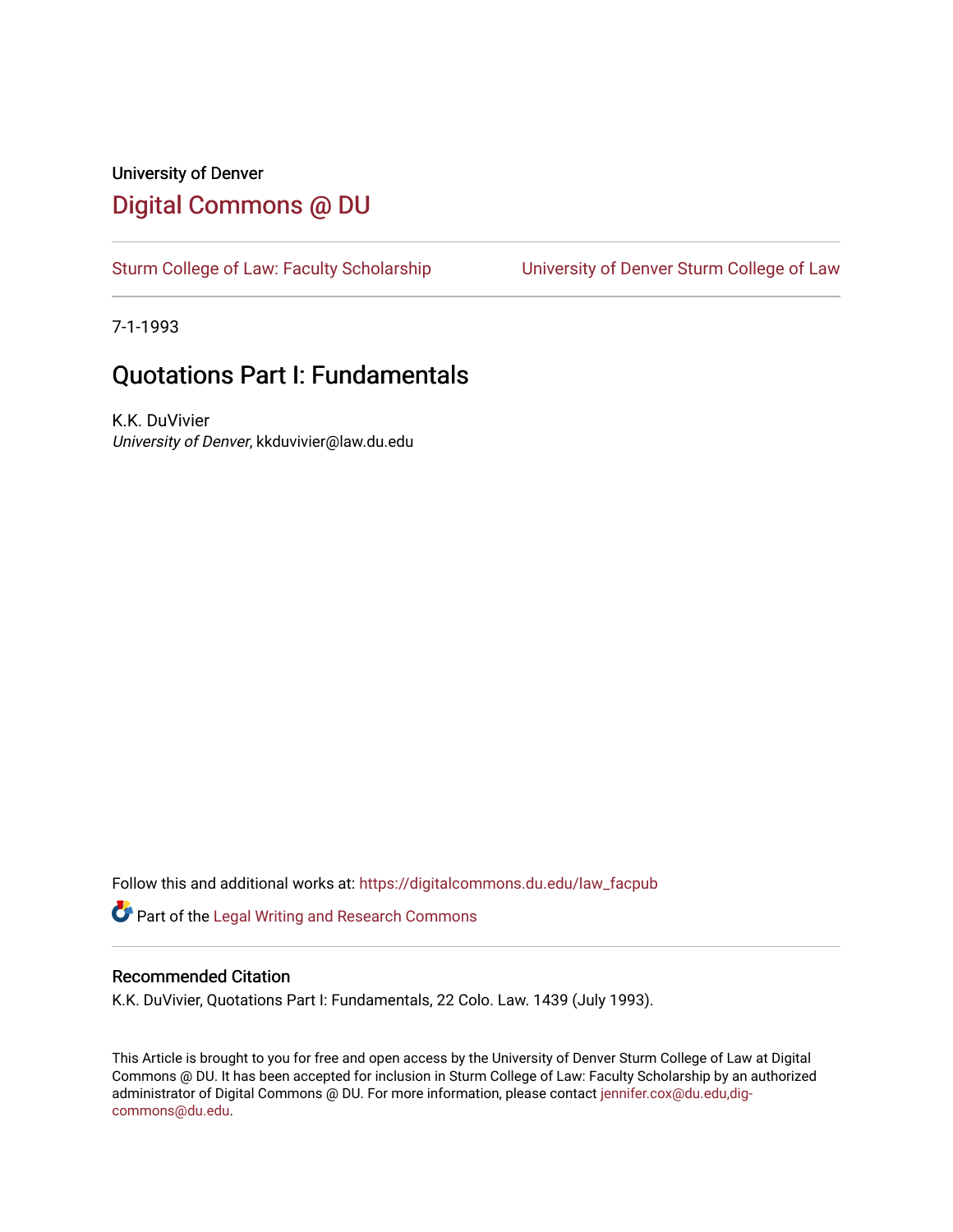### Quotations Part I: Fundamentals

### Publication Statement

Copyright is held by the author. User is responsible for all copyright compliance.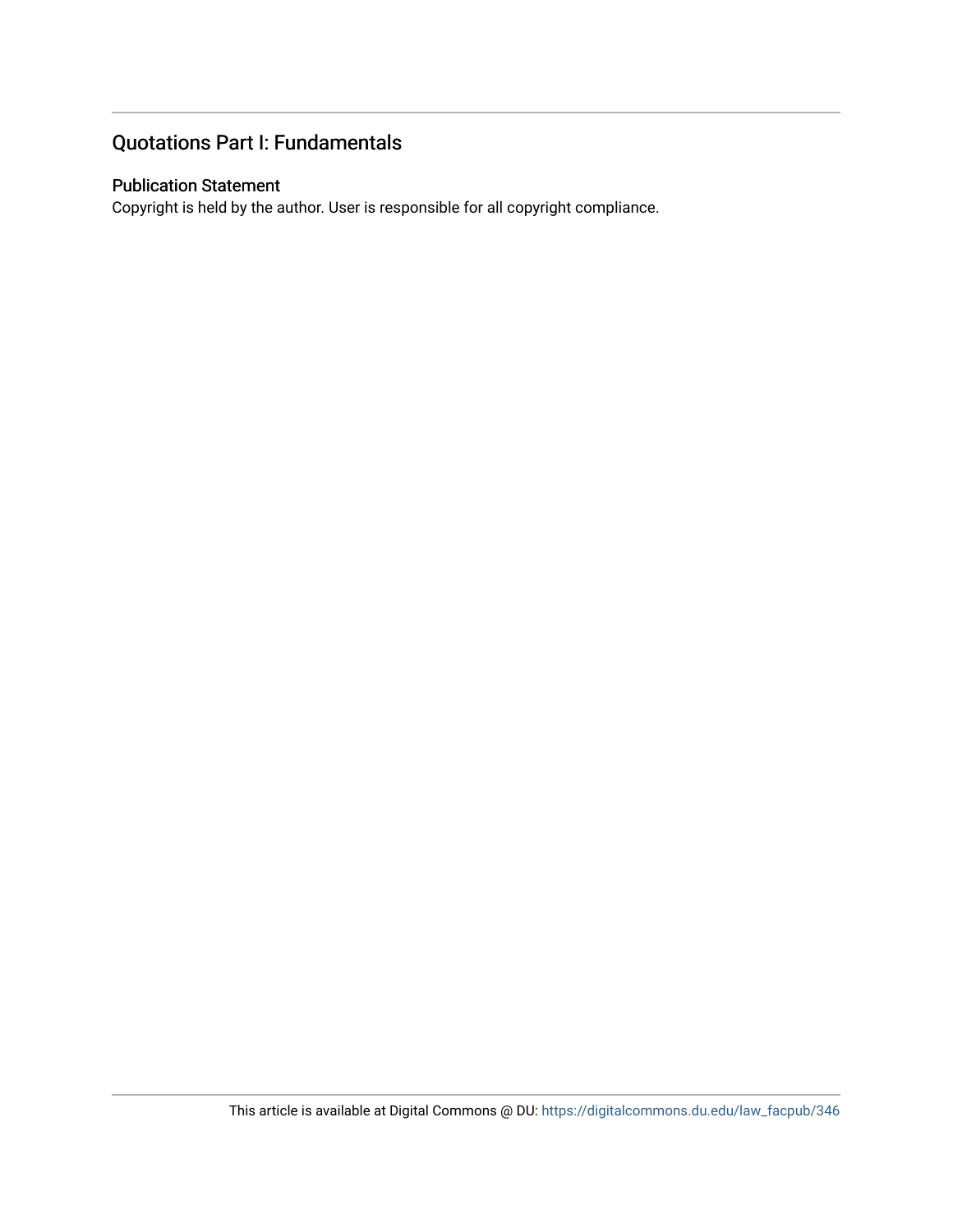# **The Scrivener: Modern Legal Writing**



# **Quotations Part I: Fundamentals**



*by KK DuVivier*

*© 1993 KK DuVivier*

Legal analysis relies heavily on the words of others. The impulse to repeat verbatim the words of applicable authorities is often compelling. While an authority may be integral to your discussion, quoting lengthy passages actually may interfere with your message. This column addresses quotation fundamentals--when and how much to quote. Part II, in the September 1993 column, will address the use of block quotations and some techniques for making them more effective.

The basic rule for legal quotations is to quote *only* language that in itself merits attention. When the focus of your analysis is the interpretation of a statute or a contract, certainly the exact language of the statute or contract itself merits attention. The best starting point for such a discussion is often a quotation of the relevant statutory or contractual provisions.

Use quotations more sparingly when addressing case law. Specific language of the common law merits attention only if the words constitute terms of art or if the phrase reappears and becomes the standard that the writer uses to apply to the facts of the case.

Words from legal authorities, whether from a statute, a contract or the common law, do not merit attention unless they apply to the issue being discussed. Repeat the exact words quoted to show how they relate to your problem. Here is a short example created to illustrate the application of quoted terms to some hypothetical facts:

The seller's personal telephone calls to recruit club members should qualify as "advertisement[s]" under the Colorado Consumer Protection Act. The definition of "advertisement" under the Act includes an "attempt [to induce another to enter into a contract] by... solicitation... visual, oral, or written.. . ." Colo. Rev. Stat. § 6-1-102(1)  $(1992).$ <sup>1</sup> Thus, even though the seller never published a

### **DO YOU HAVE QUESTIONS ABOUT LEGAL WRITING?**

**K.K** DuVivier will be happy to address them through *The Scrivener* column. Send your questions to: K.K. DuVivier, University of Colorado School of Law, Campus Box 401, Boulder, CO 80309-0401.

written version of its offer, it is difficult to argue that the telephone calls do not constitute oral solicitation.

It is the writer's job to find the essential words in the applicable authorities. The quotation marks isolate and emphasize key words, while nonessential words can be muted by concise paraphrasing. If more than the essential words are quoted, the quotation loses impact. Instead of being stressed, essential words are lost in the din.

There are at least three reasons why legal writers should only rarely use quotations of more than a few words. First, back-to-back use of quotations encourages skimming. Many readers find "the perceived value of the quotation rarely outweighs the tedious business of finding the juicy words hidden within it."2 Do the work for your readers; edit the quotations down to the essential words.

Second, a "paper littered with quotes is often disjointed."<sup>3</sup> Longer quotations display the different writing styles of their various authors. Multiple quotations have the impact of a collage; the focus is more on the distinct pieces and the transitions than on the overall image. Don't let multiple quotations transform your argument into a crazy quilt. Incorporate quoted words grammatically into the uniform style of your sentences.

Finally, heavy reliance on quotations might be interpreted, correctly or not, as evidence of sloth. Quotations give the readers context, but leave to them the tasks of identifying essential words and making conclusions—tasks presumed to be those of the writer.

The emphasis of most legal briefs and memoranda is original analysis and application of legal authorities to support a conclusion. When undue space is allocated to quotations, this may indicate extensive research, but a superficial analysis. Quotation of only essential terms assures readers that the analysis adheres closely to legal authorities, but spares them the tedium of sorting through those authorities them:

*KK DuVivier is an instructor of Legal Writing and Appellate Court Advocacy at the University of Colorado School of Law, Boulder.*